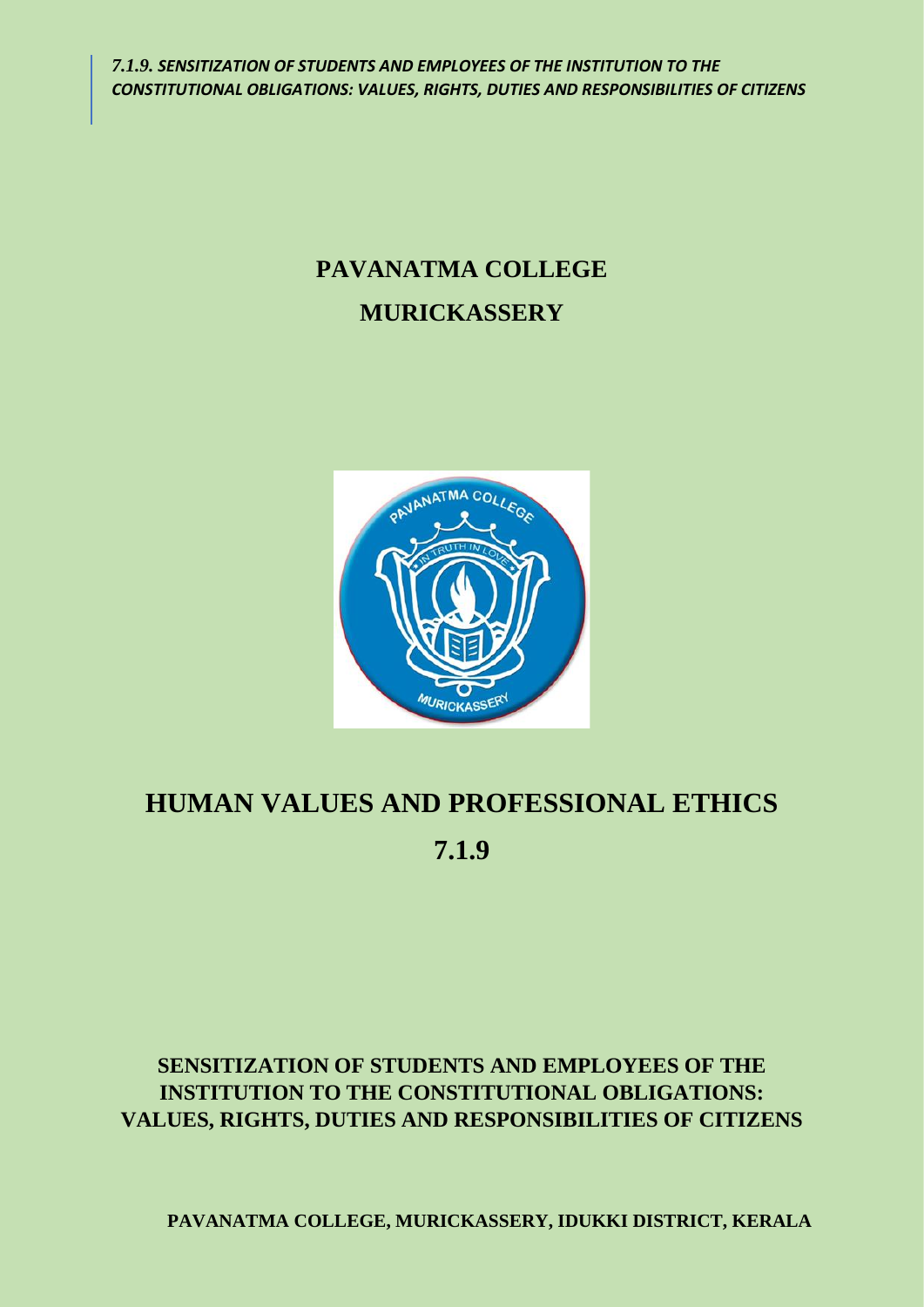## *7.1.9. SENSITIZATION OF STUDENTS AND EMPLOYEES OF THE INSTITUTION TO THE CONSTITUTIONAL OBLIGATIONS: VALUES, RIGHTS, DUTIES AND RESPONSIBILITIES OF CITIZENS*

# **SENSITIZATION OF STUDENTS AND EMPLOYEES OF THE INSTITUTION TO THE CONSTITUTIONAL OBLIGATIONS: VALUES, RIGHTS, DUTIES AND RESPONSIBILITIES OF CITIZENS**

### Human Values and Professional Ethics

7.1.9

QlM Sensitization of students and employees of the Institution to the constitutional obligations: values, rights, duties and responsibilities of citizens

Describe the various activities in the Institution for inculcating values for being responsible citizens as reflected in the Constitution of India within 200 words.

#### **RESPONSE**

The institution has been successful in integrating the aspects of Professional Ethics, Gender Equality, Human Values, Environment and Sustainability. The various courses rendered by the College cater to developing the values enshrined in the Constitution of India. The institution adheres to the constitutional principles of equality and fraternity. The UG and PG admissions are conducted through a single window system excepting different reservation quotas. All the stakeholders operate as an entity for the progress of the institution. Regular PTA Meetings ensure the smooth and democratic functioning.

The mentor – mentee system and the remedial coaching ensure individual attention of the students by the teachers. The gender sensitization programmes conducted in the college by the EOC and Women Cell caters in making the learning more effective and has relevance to the regional as well as national developmental requirements. Legal Awareness Classes are organised to make the students, especially female students aware of their legal rights

The value education courses rendered by the institution play an integral role in the all-round development of the students. One hour in every week is allotted for value education classes and timely evaluation is ascertained. The teachers of the college act as Presiding and Polling officers and play a key role in the smooth conduct of elections to the State and Central legislature. Therefore, the foundational principles of the college always ensure to the constitutional values.

Provide we blink to :

- Details of activities that inculcate values; necessary to render students in to responsible citizens
- Any other relevant information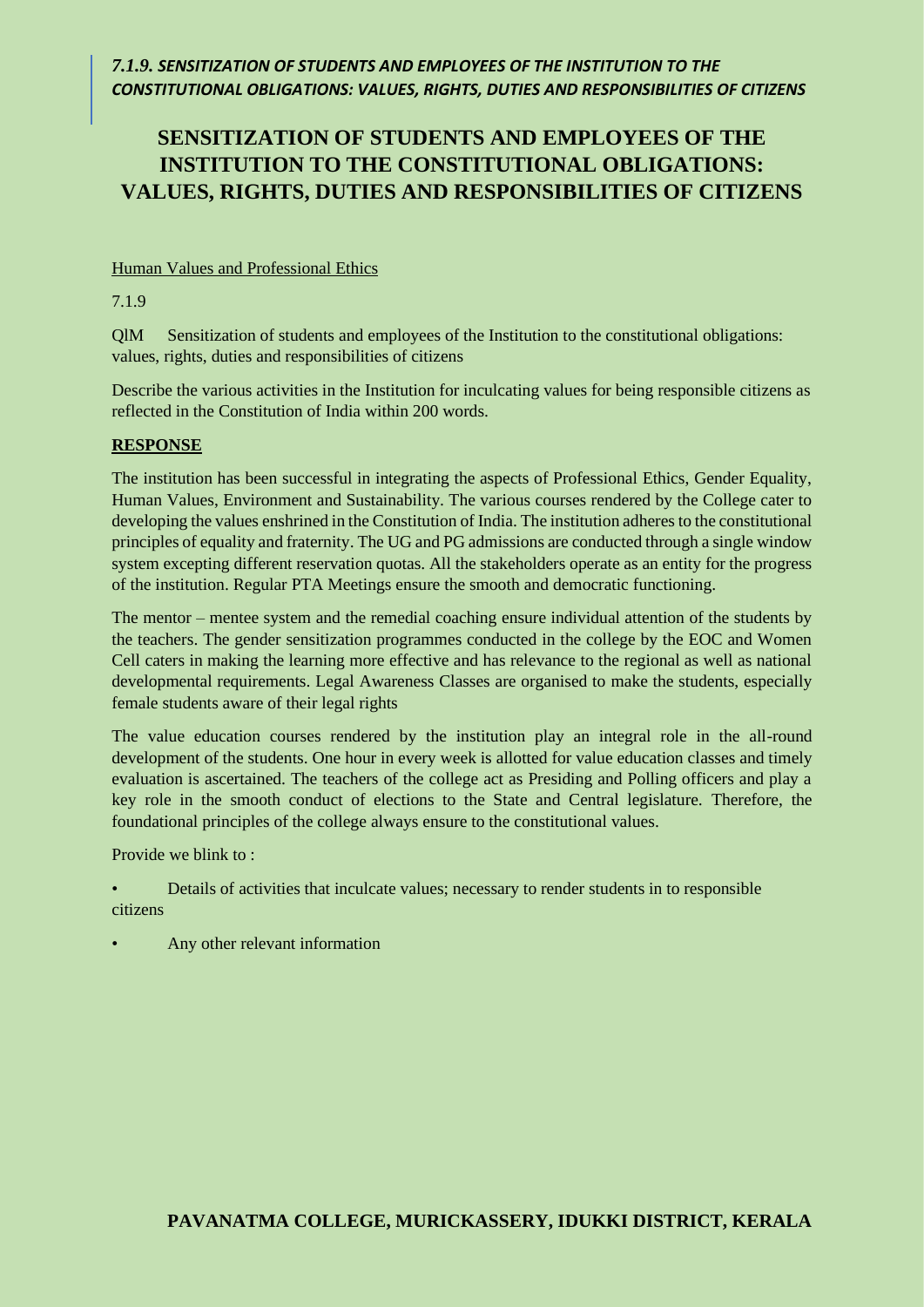## *7.1.9. SENSITIZATION OF STUDENTS AND EMPLOYEES OF THE INSTITUTION TO THE CONSTITUTIONAL OBLIGATIONS: VALUES, RIGHTS, DUTIES AND RESPONSIBILITIES OF CITIZENS*

7.1.9 Sensitization of Students and Employees of the Institution to the Constitutional Obligations: Values, Rights, Duties and Responsibilities of Citizens

#### **INSTITUTIONAL PROGRAMMES ON CONSTITUTIONAL OBLIGATIONS OF CITIZENS**

#### **Academic year 2020-21**

#### **WEBINARS/SEMINARS/WORKSHOPS /SYMPOSIUM ORGANISED**

1. A webinar on Google Class Room as LMS organized by the IQAC of Pavanatma.

2. A webinar on Impact of Covid- 19 on Quality Assurance of Higher Education in Kerala organized by the IQAC of Pavanatma.

3. A webinar on Research and Publication Ethics organized by the IQAC of Pavanatma.

4. A webinar series on Moulding a Physicist organized by the Department of Physics.

5. An international Webinar on VIVLIOGRAFIA PANDIMIAS organized by the Department of English.

6. An international Webinar on IVLF organized by the Department of English.

7. A webinar on Research Instrument Development and Validation organized by the Research and P G Department of Commerce.

8. A webinar on Research in New Dimension with Ethics and Values organized by the Research and P G Department of Commerce.

9. A webinar on Scientic Conduct and Ethics organized by the Research and P G Department of Commerce.

10. A webinar on Professional Courses in Commerce organized by the Research and P G Department of Commerce.

11. A webinar on Investor Education and Awareness Programme organized by the Research and P G Department of Commerce.

12. A webinar on COVID-19: Boost Your Immunity through Yoga and Naturopathy organized by the Research and P G Department of Commerce.

13. A webinar on Online Tools for Higher Education and Research organized by the Research and P G Department of Commerce.

14. A webinar on Gender Equity for social Change organized by the Research and P G Department of Commerce.

15. A webinar on Certied Management Accountant in the Modern Era organized by the Research and P G Department of Commerce.

16. A webinar on The Dandi March: A Historical Discourse organized by the Research and P G Department of Commerce.

17. A webinar on Mathrubashayude Rashtreeyam organized by the P G Department of Malayalam.

18. A webinar on Samooham- Samskaram-Paithrukam organized by the P G Department of Malayalam.

#### **PAVANATMA COLLEGE, MURICKASSERY, IDUKKI DISTRICT, KERALA**